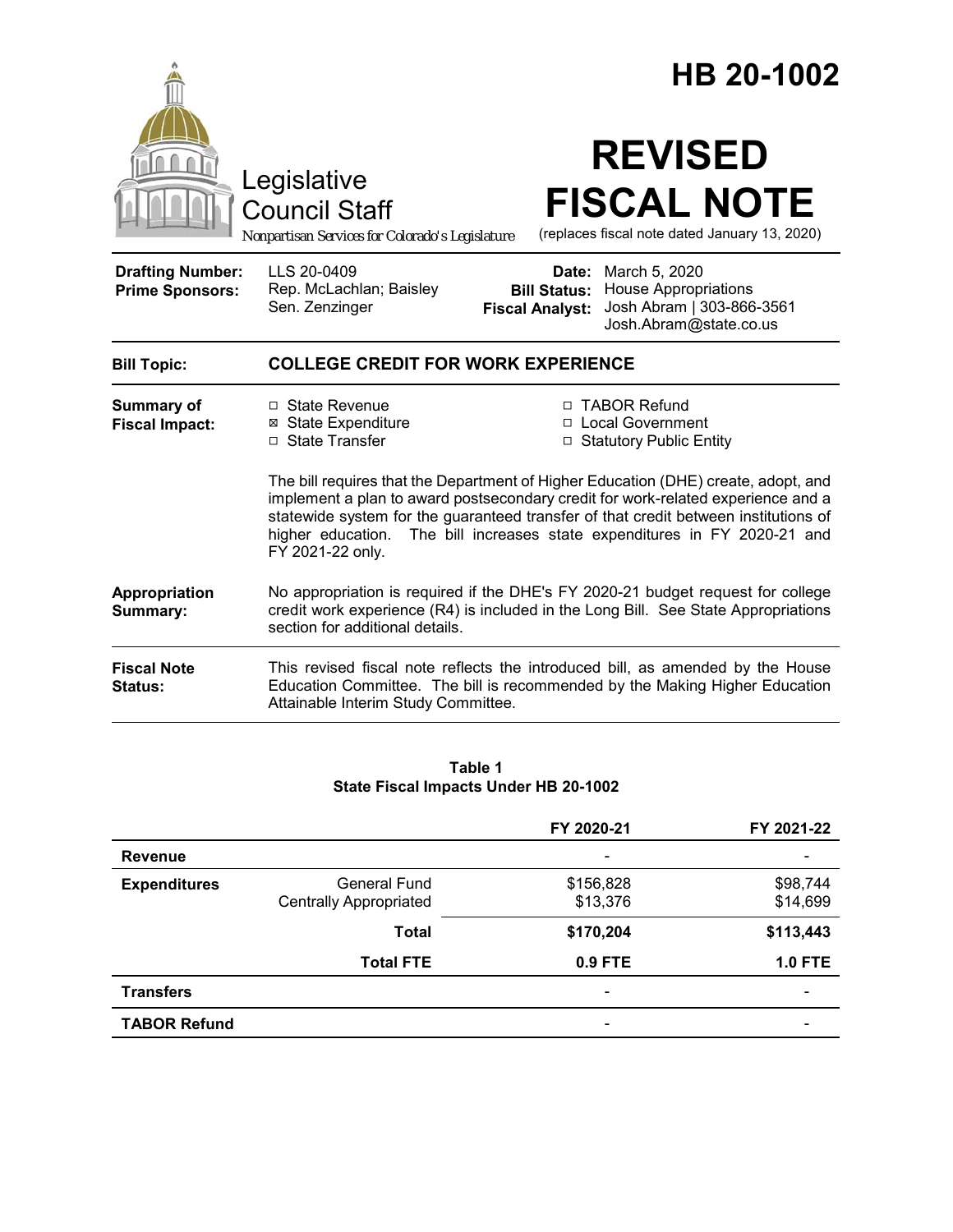March 5, 2020

# Page 2 **HB 20-1002**

### **Summary of Legislation**

No later than July 1, 2020, the bill requires that the Colorado Commission on Higher Education (CCHE) develop a process for students to receive credit for any undergraduate course through successful completion of a portfolio assessment, individual assessment, examination, or any combination of assessments that is appropriate to the learning outcomes of the course. Beginning with the 2020-21 academic year, each institution must grant full course credit to a student who completes the required assessment. Course credit must be transferable to another state institution of higher education. Institutions of higher education may charge a fee to a student to administer the credit assessment.

Under current law, CCHE convenes a council of representatives from institutions of higher education to recommend policies and procedures for credit transfers between institutions, articulation agreements, common course numbering, and related topics concerning the state's guaranteed transfer framework. No later than January 1, 2022, this bill requires that the Guaranteed Transfer Council (council) create and implement a plan to assess and align work-related experience and professional certifications or licenses with the knowledge and competencies required for awarding postsecondary academic credit with guaranteed transfer designation. The plan must also determine how postsecondary academic credit will transfer from career and technical education programs to public institutions of higher education. The council must prioritize those career and technical education programs associated with the fastest-growing industries identified in the Colorado talent pipeline, or identified in consultation with the Colorado Workforce Development Council in the Colorado Department of Labor and Employment.

In creating and adopting the plan, the council must confer with representatives of the Colorado Workforce Development Council as well as representatives from institutions of higher education, student organizations and from industries with high workforce demand. The plan must require that each institution of higher education evaluate, accept, and transfer academic credit awarded for work-related experience beginning with the 2022-23 academic year. During the 2022 regular legislative session, the DHE must report the council's plan to the General Assembly. Beginning March 1, 2024, and annually thereafter, the council must report to the education committees details concerning the implementation of the plan. The bill is repealed July 1, 2029.

### **State Expenditures**

The bill increases state General Fund expenditures in the Department of Higher Education by \$170,204 and 0.9 FTE in FY 2020-21, and by \$111,443 and 1.0 FTE in FY 2021-22 only; no additional expenditures are anticipated beyond FY 2021-22. New state expenditures are displayed in Table 2 and described below.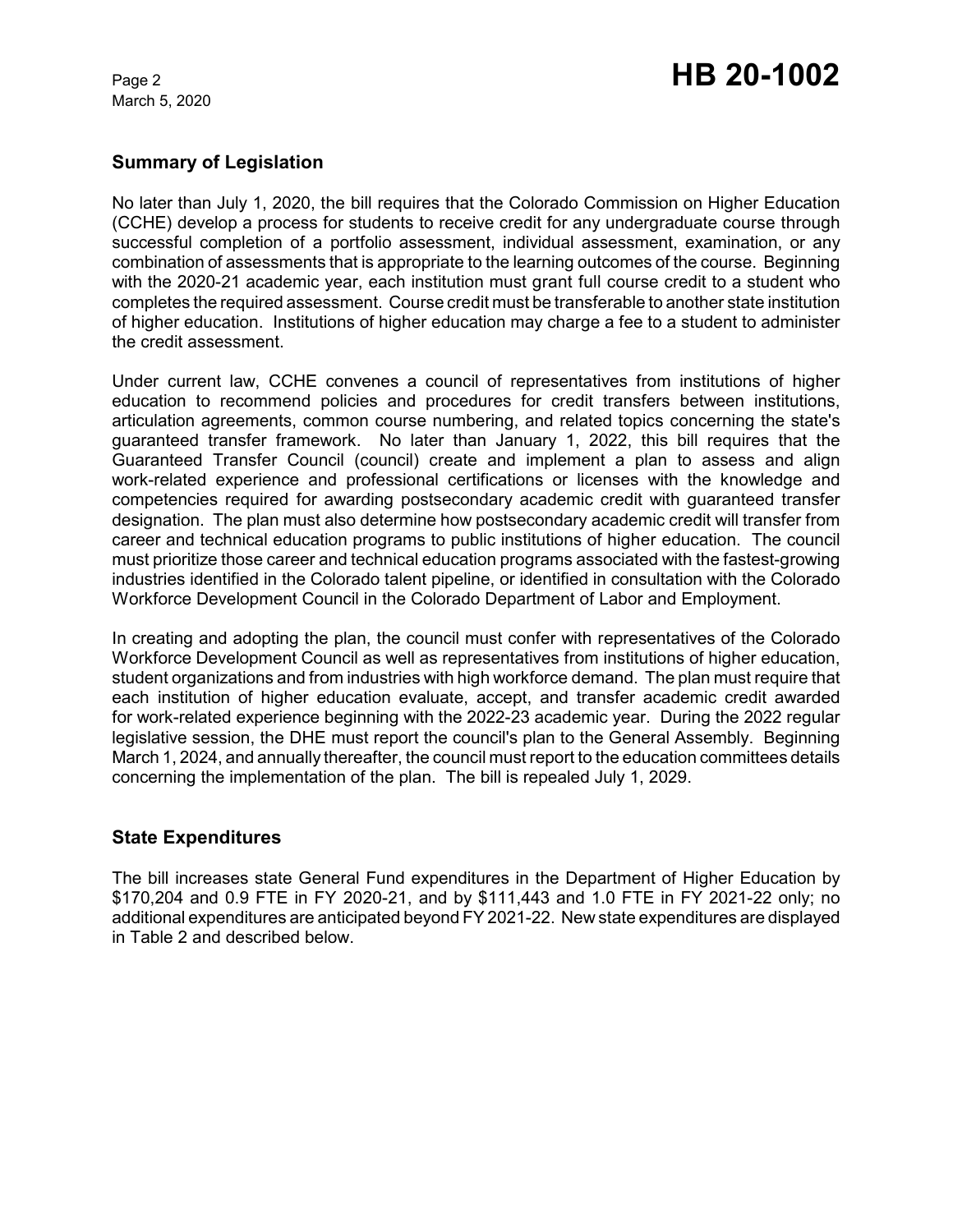## Page 3 **HB 20-1002**

|                                       | FY 2020-21 | FY 2021-22 |
|---------------------------------------|------------|------------|
| <b>Department of Higher Education</b> |            |            |
| <b>Personal Services</b>              | \$89,278   | \$97,394   |
| <b>Operating Expenses</b>             | \$1,350    | \$1,350    |
| Capital Outlay                        | \$6,200    |            |
| <b>Subject Matter Expert Contract</b> | \$60,000   |            |
| Centrally Appropriated Costs*         | \$13.376   | \$14,699   |
| <b>Total Cost</b>                     | \$170,204  | \$113,443  |
| <b>Total FTE</b>                      | $0.9$ FTE  | 1.0 FTE    |

**Table 2 Expenditures Under HB 20-1002**

 *\* Centrally appropriated costs are not included in the bill's appropriation.*

**Department of Higher Education.** The DHE requires new staff to coordinate the work of the council, industry partners, and the institutions of higher education to create, adopt, and implement a plan for determining work-related credit and a guaranteed credit transfer between schools. The DHE will also enter a one-time contract in FY 2020-21 to obtain subject matter expertise from a national policy organization to advise the department on best practices in work-related learning, and to help provide technical assistance to the schools on the portfolio review process and assessment of the institution's work-related credit programs. Personal services costs in FY 2020-21 are prorated to reflect the General Fund pay date shift.

**Institutions of higher education.** Starting in FY 2023-24, institutions of higher education will have increased workload and costs to evaluate work-related credit requests and facilitate credit transfer between schools. Increased acceptance of work-related credit will correspondingly decrease tuition revenue for institutions. Some institutions will need additional FTE to evaluate student work experience and to provide advising and other services. The impact to institutions has not been estimated and will depend on the details of the plan developed and implemented by the DHE, and actual future usage of work-related credit by students.

**Centrally appropriated costs.** Pursuant to a Joint Budget Committee policy, certain costs associated with this bill are addressed through the annual budget process and centrally appropriated in the Long Bill or supplemental appropriations bills, rather than in this bill. These costs, which include employee insurance and supplemental employee retirement payments, are estimated to be \$13,376 in FY 2020-21 and \$14,699 in FY 2021-22.

### **Effective Date**

The bill takes effect August 5, 2020, if the General Assembly adjourns on May 6, 2020, as scheduled, and no referendum petition is filed.